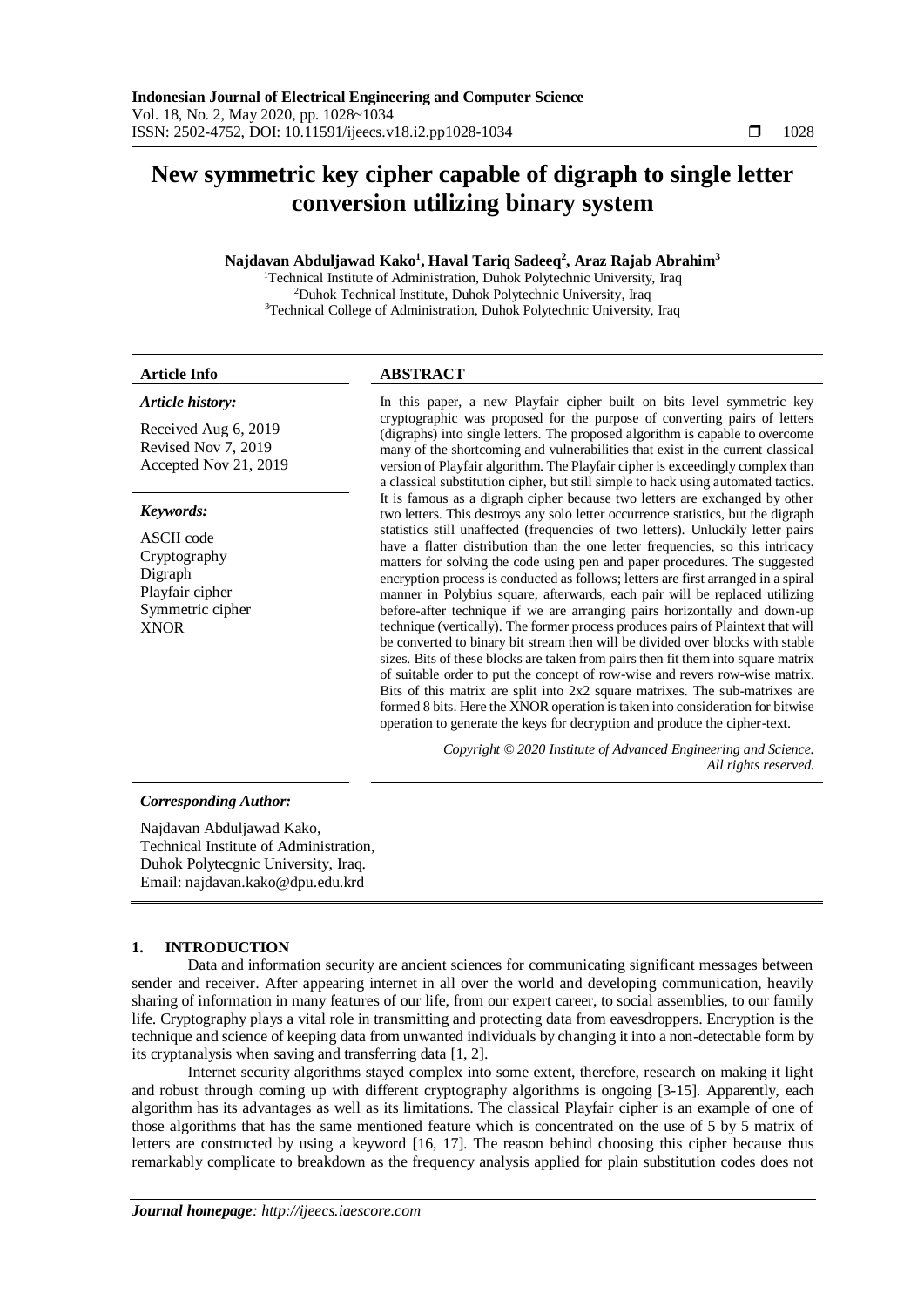deal with it. The frequency analysis of digraph is conceivable, but extremely harder [18]. With a possible 600 digraph instead of the 26 possible one letters, in order to be effective, a large cipher-text is needed. The matrix is built on padding the letters of key from left to right and top to bottom, so the rest of the matrix are stuffing in the remaining alphabetic order [19-21]. In this paper a new symmetric key cryptographic method based on converting digraph in one that has been proposed. Second section of this paper contains the algorithms for enciphering, deciphering and key generation. Third section proves the proposed technique with a suitable example. Conclusion is drawn in the fourth section.

#### **2. LITERATURE REVIEW**

M. Paul and J. Mandal proposed that a symmetric cipher termed spiral matrix based a bit orientation technique (SMBBOT) has based bit level symmetric key technique (2013). SMBBOT theorize the input plain text as binary bit stream. Those bits are taken from Most Significant Bit to Least Significant Bit and chopped into a managed sized blocks. SMBBOT compared with existing and technically accepted TDES and AES. The algorithm has been shown a straightforward and simple for understanding. The key variation enhances the security features and it is viable to ensure high security for message communication [17].

3D - Playfair Cipher and additional Bitwise Operation proposed by V. Verma and D. Kaur (2013). In this algorithm cipher, the tri-graphs of plaintext are addressed as a single unit that transformed it to corresponding cipher text tri-graphs. Linear Feedback Shift Register is used for producing random keys based XOR or XNOR operations. 3D-Playfair Cipher and additional Bitwise Operation together are exhibited a high confusion and diffusion rate rapidly that enhance the cipher text security and can be simply implemented with coming of new computer [22] This algorithm is improving classical Playfair but is still converting pairs to pairs not to single.

The use of ASCII characters for symmetric key algorithm proposed [23] by Ayushi (2010). Anyone can understand the text clearly as knowingly the language text if it doesn't apply enciphered method to the message in any approach. Thus, it must hide message from anyone, those we want, even they are observed for enciphered data to ensure that we must use encryption scheme. This algorithm has been intended in a quite easy mode but of course not forgoing the security issues. A single key is used for both encipher and decipher i.e. it is fallen under private key cryptographic algorithm. But as public key cipher is more secured then private key cipher the algorithm is need be to develop and implement a public key in an easy mode [22].

In this research both S. Shakti Srivastava and N. Gupta (2011), introduce an extended Playfair cipher "8\*8 Playfair cipher" which are the digraphs in the plaintext handled as a one unit and changed into consequent cipher digraph texts. Proposed 8\*8 Playfair cipher and linear-feedback shift register (LFSR) are combined to create the traditional Playfair cipher at match with developed ciphers that existed like Advanced Encryption Standard (AES) and Data Encryption Standard (DES). Strong encryption does not ensure strong integrity, weak encryption certainly ensure weak integrity. The protocol and administration engaged in carrying out the encryption are equally crucial The paper deals with the proposed cipher's security parts and found it to be highly secure against attacks even when the randomization is extended to higher levels based on the entire linear-feedback shift register (LFSR) design. It is therefore not feasible to connect plaintext to cipher-text. Furthermore, from the analysis made, this cipher is potentially a strong one [24].

In (2015) S. Singh and R. Singh proposed "Developing 3D-Playfair Cipher Algorithm Using Structure Rotation". That approach invented to develop the shape rotation idea on key matrix of 3D-Playfair cipher using key randomly to reach the objectives. Due to its simplex and preferable performance, random sequences are generated by Linear Feedback Shift Register (LFSR). This Playfair cipher gives high ratio of confusion and diffusion. But it can still be possible to hack if there is adequate text by well-known plaintext raid technique due to the construction of key matrix is static however contribution of the form of rotation decreases this disadvantage up to a passable locate by concealment the real key matrix from the attackers. 3D-Playfair Cipher with the form of rotation will advance the security using key matrix dynamically. Using Linear Feedback Shift Register (LFSR) to create numbers randomly serves to preserve the difficulty of this practice [3, 25].

### **3. THE PROPOSED SCHEME**

Before delving into explaining the proposed scheme, three important processes should be explained that represent the whole ciphering process. The first phase is the encryption phase which is the process of enciphering data followed by decryption. The second phase is the process of taking enciphered data and converting it back to the original text. The third one is the process of key generation. The above-mentioned three processes are described in detail in the following sub-sections.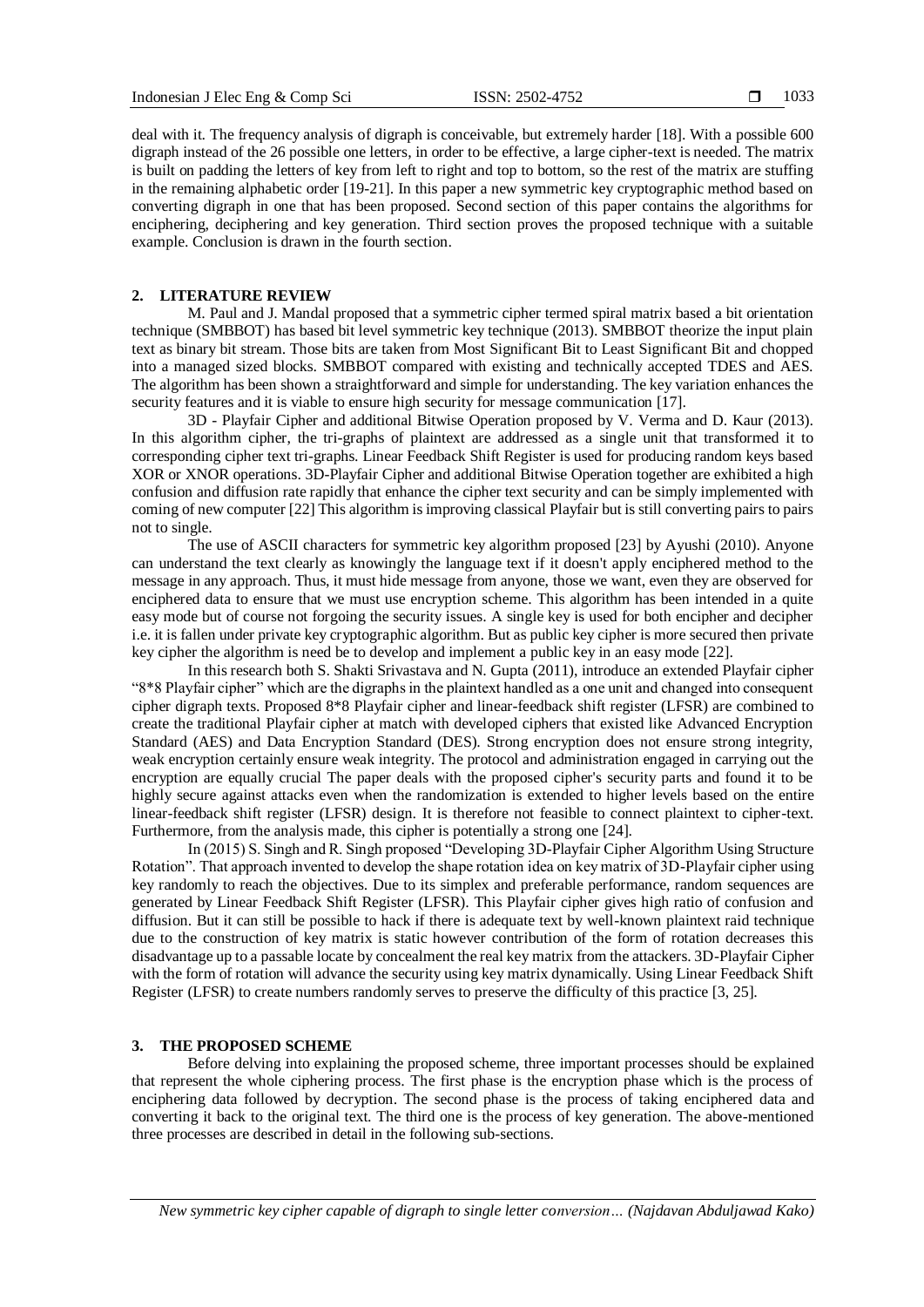## **3.1. Encryption Algorithm**

This type of algorithm takes source data plaintext as input and generates encrypted data cipher-text as output.

- a) *First step*: Dividing plaintext into two-letter segments. Repeated letters in the same segment are usually separated by an X sign. If the number of letters in the text is not even, it was padded with a sign X.
- b) *Second step*: Taking pairs of letters and look at their positions in the grid (Matrix). If they used as horizontal technique, we would take the letters before each pair. Otherwise, the vertical takes the letters down of each the pairs.
- c) *Third step*: The second step output is regarded as a stream with a restricted binary number (ASCII to Binary) bits which are arranged in row-wise and revers row-wise in 4x4 matrix.
- d) *Fourth step*: This matrix divided into 4 sub-matrix which is named A, B, C, and D sequentially.
- e) *Fifth step*: This binary sequence splits into controllable -sized blocks with lengths of 4 bits according to the sequence of A, D and B, C.
- f) *Sixth step*: A, D bite's stream will XNOR with B, C ones to give key2 and finally to give cipher-text which is a single letter converted from binary.

#### **3.2. Decryption Algorithm**

This algorithm takes encrypted data cipher-text as input and generates source data plaintext as output. a) *First step*: The cipher-text (encrypted data) is regarded as a binary bit sequence.

- b) Second step: This binary string will XNOR with key2 after processing the session key2 data to offer 16 bit block.
- c) *Third step*: Square matrix of order number 4 is generated for each block of length 4 (A, B, C and D). Using all these 2x2 sub-matrixes a single square matrix of suitable order is generated.
- d) *Forth step*: The block in length 16 is generated after taking the bits from the Polybius square matrix then following the row-wise and reverse row-wise Matrix. The digraph is constructed then converting it from binary to ASCII.
- e) *Fifth step*: Taking pairs of letters and look at their positions in the grid. If they used as horizontal, we would take the letters before each pair. Otherwise, the vertical takes the letters up each one of the pairs.
- f) *Sixth step*: The plaintext is formed after reversing the first step from encryption algorithm

#### **3.3. Keys Generation**

In this section we have two types of key, key for Playfair cipher and a key when converting digraph into single and those keys are private because is known only by the client and server.

#### **3.3.1 Playfair key**

The 'key' that is used for a Playfair cipher is generally a word (without numbers and symbols), this is used to generate randomly a 'key square. The matrix is constructed by padding with the letters of the key (without duplicates) in spiral matrix along clock-wise direction starting from right to the center in spiral form as shown in Figure 1, and then padding in the remainder of the matrix with the remaining letters in English alphabetic. The letters I and J act as a single letter. Plaintext is encrypted in to two letters at the same time, in two ways: is used as horizontal (before - after) and used vertical (down - up) as this. To do that: to encrypt the message horizontally, for each letter in plaintext we take the letter that lies before the chosen letter in spiral matrix and for decryption we take the letter that lies after. Likewise, in vertical method we use (down - up) instead of (before - after). Concept of Row-Wise and reverse Row-Wise as shown in Figure 2.









Figure 1. Concept of Spiral Matrix Figure 2. Concept of Row-Wise and reverse Row-Wise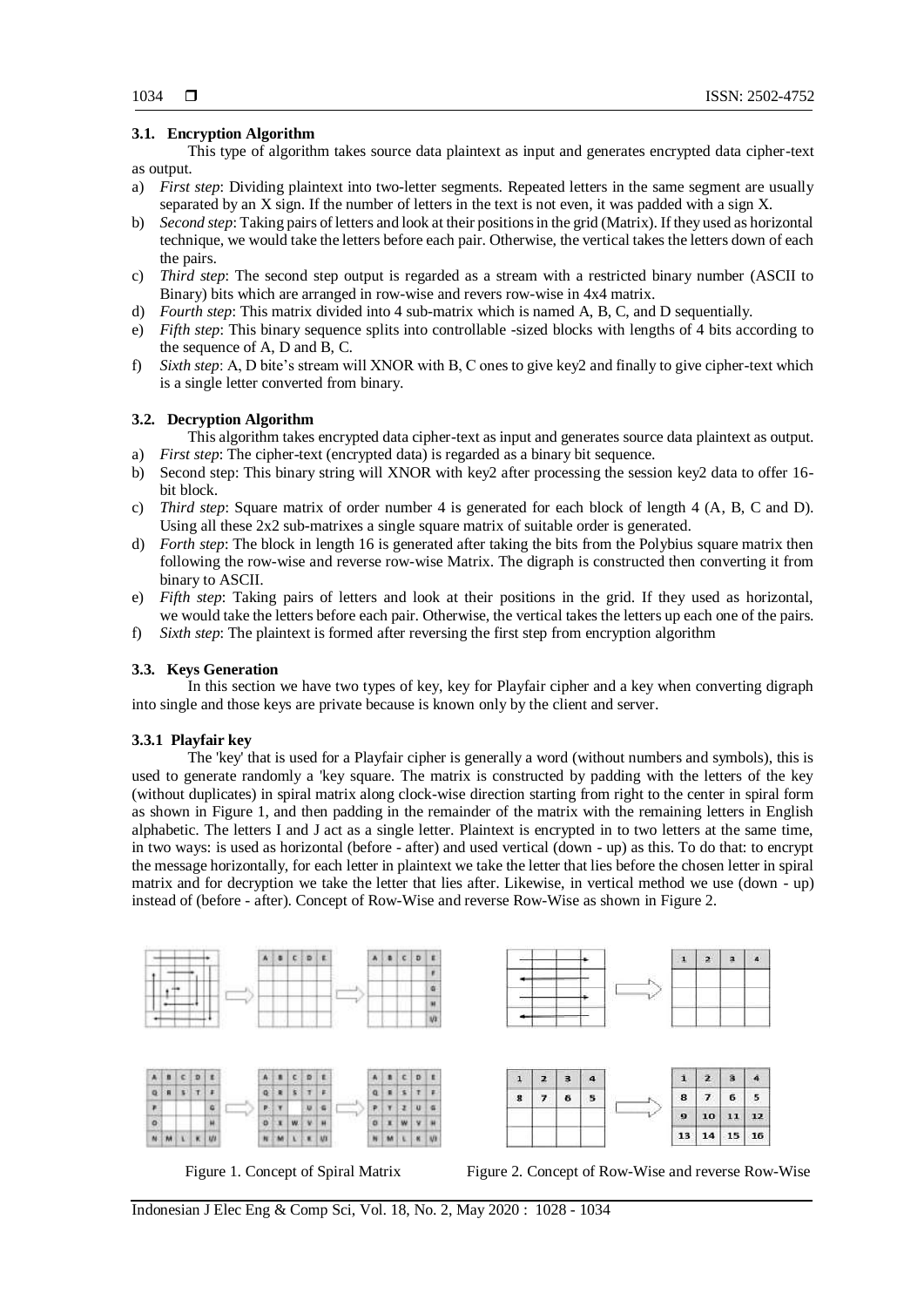#### **3.3.2 Digraph - Single key**

The sender and receiver both contribute to starting this key, and the resulting secret is not ever known to outside parties. The secret key is shaped during a process known as a key exchange algorithm. This process will be achieved using key exchange algorithm which result will be by the sender and receiver in a manner of using same key independently and employing them with certain secret data. The symmetrical encipher key formed by this process is session-based and constitutes the real encipher for the information sent between sender and receiver. Once this is built, the rest of the information must be enciphered with this shared secret. This is done to ensure much more security to algorithm. This technique divides the input binary bit stream interactively into 2 portions, one of this portion is generating key of 8 bits for each session.

## **4. IMPLEMENTATION**

### **4.1. Encryption**

To illustrate the algorithm, let us consider a plaintext "HIDE THE GOLD IN THE TREE STUMP". To encode this message. The message would become "HI DE TH EG OL DI NT HE TR EX ES TU MP". Next, you take your letter pairs and look at their positions in the grid designed by key "PLAYFAIR EXAMPLE" would become "PLAYFIREXM". If we are using > horizontal, the result will be as follows:

|     | Tuole I. Liitt (puoli |                       |                           |      |      |                  |          |               |     |  |  |  |
|-----|-----------------------|-----------------------|---------------------------|------|------|------------------|----------|---------------|-----|--|--|--|
| PT  | cri                   | <b>Text to Binary</b> | <b>Splits over blocks</b> |      |      |                  |          | Colonia       |     |  |  |  |
|     |                       |                       | A                         | R    | c    | $\boldsymbol{D}$ | AD ® BC  | K2            | CT2 |  |  |  |
| HI  | <b>OR</b>             | 0101 0001 0101 0010   | 0110                      | 0100 | 0101 | 0100             | 11011110 | E             | Þ   |  |  |  |
| DE  | TX.                   | 0101 0100 0101 1000   | 0100                      | 0110 | 0100 | 0101             | 11011110 | đ             | Þ   |  |  |  |
| TH  | <b>RU</b>             | 0101 0010 0101 0101   | 0101                      | 0100 | 0110 | 0110             | 11011110 | F             | Þ   |  |  |  |
| EG  | ЕT                    | 0100 0101 0101 0100   | 0110                      | 0010 | 0100 | 0110             | 10111101 | š.            | 35  |  |  |  |
| OL. | PN.                   | 0101 0000 0100 1110   | 0100                      | 0100 | 0101 | 0011             | 11111001 | E             | û   |  |  |  |
| DI  | OX                    | 0101 0001 0101 1000   | 0110                      | 0100 | 0100 | 0101             | 11011110 | D             | Þ   |  |  |  |
| NT. | UK.                   | 0101 0101 0100 1011   | 0110                      | 0110 | 0111 | 0001             | 11111001 | g             | û   |  |  |  |
| HE  | <b>TR</b>             | 0101 0100 0101 0010   | 0100                      | 0110 | 0101 | 0100             | 11011110 | iji.          | Þ   |  |  |  |
| TR  | SU.                   | 0101 0011 0101 0101   | 0111                      | 0100 | 0110 | 0110             | 11001111 | E             | л   |  |  |  |
| ЕX  | MT.                   | 0100 1101 0101 0100   | 0110                      | 0011 | 0100 | 0110             | 10101101 | 4             |     |  |  |  |
| ES. | ZT.                   | 0101 1010 0101 0100   | 0101                      | 0101 | 0100 | 0110             | 11111101 | T             | ý   |  |  |  |
| TU  | VU                    | 0101 0110 0101 0101   | 0110                      | 0110 | 0110 | 0110             | 11111111 | f             | Ÿ   |  |  |  |
| MP  | FB.                   | 0100 0110 0100 0010   | 0110                      | 0010 | 0101 | 0000             | 10111010 | $\frac{9}{6}$ | ٠   |  |  |  |

Table 1. Encryption

PT: Plaintext, CT: Cipher-text and K: Key.

#### **4.2. Decryption**

For decryption process, exactly reverse steps of the encryption with using generated key2 "EdF\$EDgeF4Tf%". Figure 3 shows the flow diagram of algorithm. Flow diagram of decryption as shown in Figure 4. Encryption & decryption time for different sizes in 1 MS as shown in Figure 5.

| CT<br>$\mathbf{z}$ | $CT2$ to<br>bin | K2 | K to bin<br>$block B$<br>$\& O$ | CT2e<br>$K2 -$<br>(block A<br>and D) | <b>Rearranging Blocks</b> |                  |            |             |                 |           |
|--------------------|-----------------|----|---------------------------------|--------------------------------------|---------------------------|------------------|------------|-------------|-----------------|-----------|
|                    |                 |    |                                 |                                      | $\boldsymbol{A}$          | $\boldsymbol{B}$ | $\epsilon$ | D<br>$\sim$ | CT1             | PT        |
| Þ                  | 11011110        | Ε. | 01000101                        | 01100100                             | 0110                      | 0100             | 0101       | 0100        | OR              | н         |
| Þ                  | 11011110        | d  | 01100100                        | 01000101                             | 0100                      | 0110             | 0100       | 0101        | TX              | DE        |
| Þ                  | 11011110        | F  | 01000110                        | 01010110                             | 0101                      | 0100             | 0110       | 0110        | RU              | TH        |
| 34                 | 10111101        | s. | 00100100                        | 01100110                             | 0110                      | 0010             | 0100       | 0110        | ET              | EG        |
| ů                  | 11111001        | Е  | 01000101                        | 01000011                             | 0100                      | 0100             | 0101       | 0011        | PN              | OL.       |
| ъ                  | 11011110        | D  | 01000100                        | 01100101                             | 0110                      | 0100             | 0100       | 0101        | QХ              | DI        |
| û                  | 11111001        | g. | 01100111                        | 01100001                             | 0110                      | 0110             | 0111       | 0001        | UK              | NT        |
| Þ                  | 11011110        | e. | 01100101                        | 01000100                             | 0100                      | 0110             | 0101       | 0100        | <b>TR</b>       | HE.       |
| r                  | 11001111        | F  | 01000110                        | 01110110                             | 0111                      | 0100             | 0110       | 0110        | SU <sup>.</sup> | <b>TR</b> |
|                    | 10101101        | 4  | 00110100                        | 01100110                             | 0110                      | 0011             | 0100       | 0110        | MT              | EX.       |
| Ý.                 | 11111101        | T. | 01010100                        | 01010110                             | 0101                      | 0101             | 0100       | 0110        | 2T              | ES        |
| ÿ                  | 11111111        | f. | 01100110                        | 01100100                             | 0110                      | 0110             | 0110       | 0110        | VU              | TU        |
| 5                  | 10111010        | 96 | 00100101                        | 01000101                             | 0110                      | 0010             | 0101       | 0000        | FB              | MP.       |

Table 2. Decryption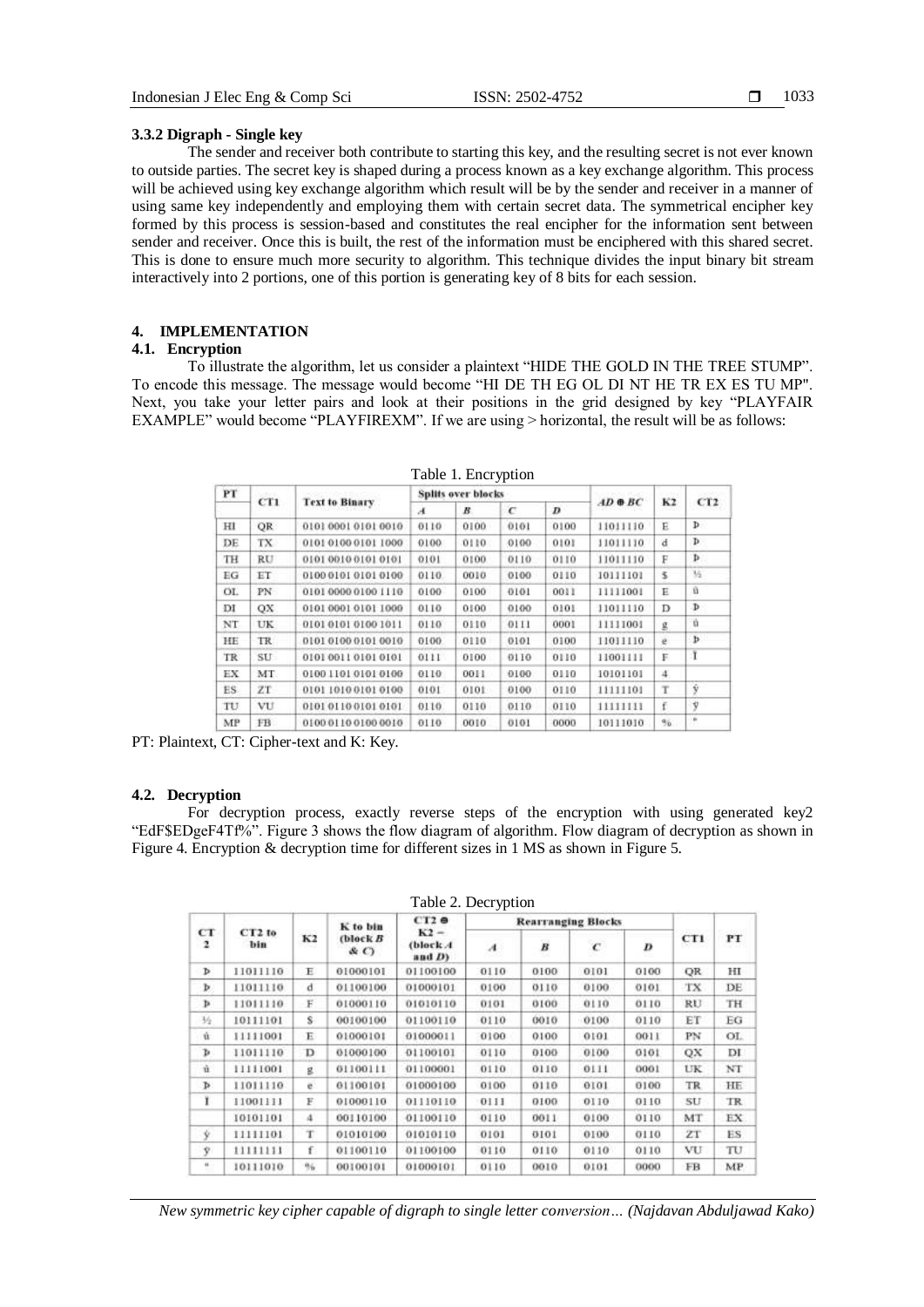

Figure 3. Flow diagram of encryption Figure 4. Flow diagram of decryption



Figure 5. Encryption & decryption time for different sizes in 1 MS

#### **5. CONCLUSION**

The algorithm provides high confusion ratio and diffusion ratio, there are huge number of possibilities so it's very difficult to execute brute-force raid on it. Since the cipher using two methods horizontal and vertical and it is working on all characters that known by computer compiler so the possibility of occurrence of a character in algorithm is so less. Also, the second key (sequence of keys equals the length of the message) strengthens the algorithm because it is not known and is created during the encryption. But still it can be broken if the sufficient text is existed as it known as plaintext attack technique due the structure of cipher is well recognized by everyone but contribution of bitwise operation at cipher text decreases the weakness according to a passable limit by concealment the original cipher text from the interloper one.

The modified Playfair cipher with providing bitwise operation improves the cipher text security rapidly and can simplify to apply on initiation of a new machine. Generation of random keys leads XNOR, the operation of XNOR in hardware and software is very simple, and it's costless and is so fast as compared to other approaches. It is the first real step that is recognized the converting the two letters in algorithm to a single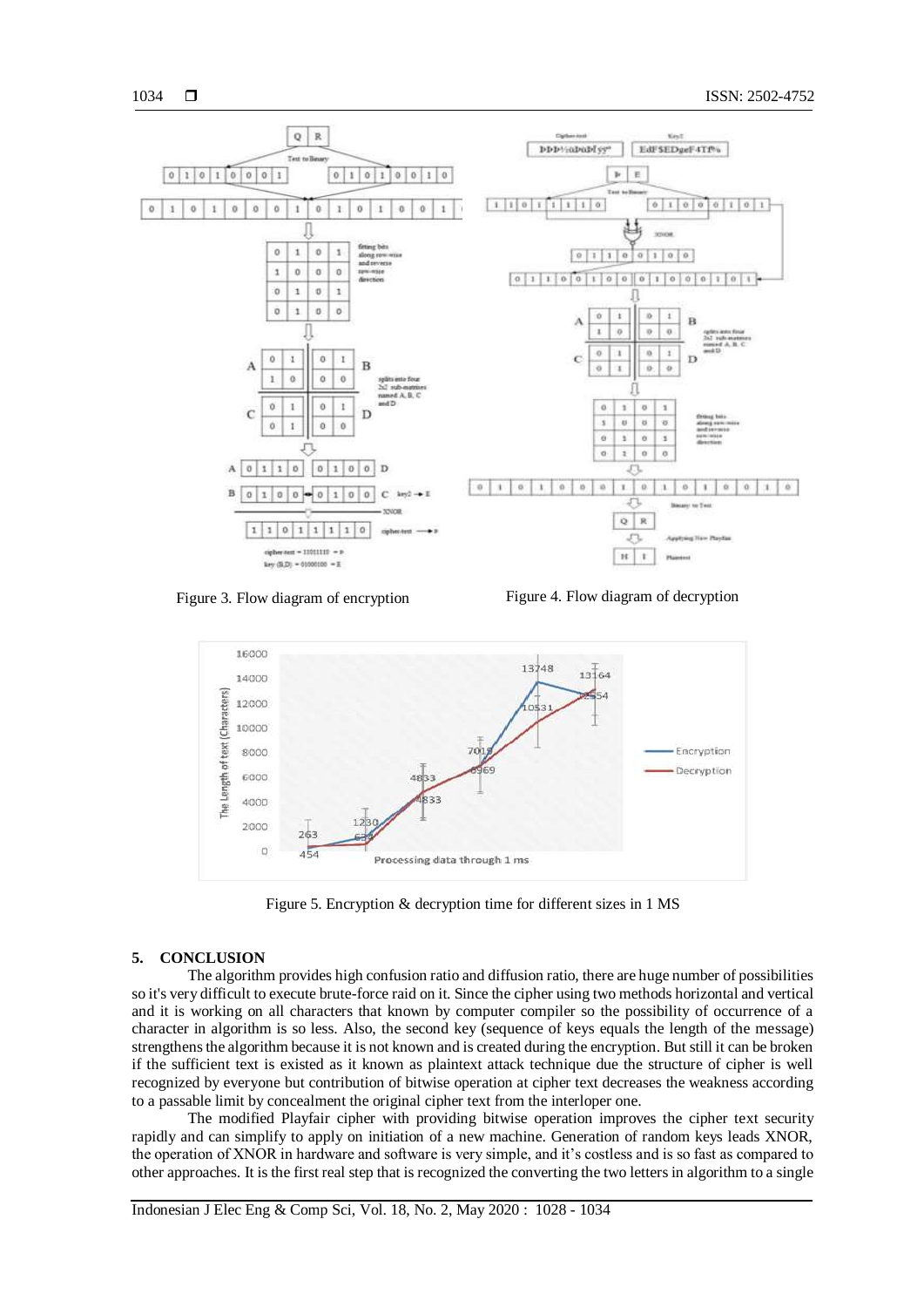letter. It can be concluded, that the repetition of the same letter in cipher-text respectively or randomly not always referred to the same letter in original text as compared with classical symmetric cipher which replace by the same letter.

The major advantages of this work is to treat the weakness of traditional Playfair cipher which are that a digraph in the cipher-text YZ and its reverse ZY will match plaintexts such us LM and ML (and also cipher-text LM and ML will match to plaintext YZ and ZY, i.e. the change is opposite). That can be breached readily with the help of frequency analysis, where the alphabets of the plaintext are well-known. In addition, the messages that already end with an 'X', and have an odd number of characters, for example, "REX" becomes "RE XX" this case has been resolved with adding letter "Q".

All of the above weaknesses were addressed in the second part of the algorithm where two letters of plain text are converted into one character to avoid frequency analysis and as we are dealing with the binary system the results of this work may result in a letter or number or symbol and these are all difficult to trace or hack. This work was created to deal with English characters only, since each character is consisting of eight bits. The algorithm platform accepts only eight bits. Therefore, it is difficult to apply them to other language characters such as Arabic because some of their letters contain more than eight bits.

#### **REFERENCES**

- [1] D. E. Robling Denning, *Cryptography and data security*. Addison-Wesley Longman Publishing Co., Inc., 1982.
- [2] R. M. Redlich and M. A. Nemzow, "Data security system and method." Google Patents, 05-Sep-2006.
- [3] W. Stallings, *Cryptography and Network Security: Principles and Practice, International Edition: Principles and Practice*. 2014.
- [4] D. A. Zebari, H. Haron, S. R. M. Zeebaree, and D. Qader Zeebaree, "Multi-Level of DNA Encryption Technique Based on DNA Arithmetic and Biological Operations," *ICOASE 2018 - Int. Conf. Adv. Sci. Eng.*, pp. 312–317, 2018, doi: 10.1109/ICOASE.2018.8548824.
- [5] A. M. A. Brifcani and W. M. A. Brifcani, "Stego-Based-Crypto Technique for High Security Applications," *Int. J. Comput. Theory Eng.*, vol. 2, no. 6, pp. 835–841, 2010, doi: 10.7763/ijcte.2010.v2.249.
- [6] A. M. Abdulazeez and A. S. Tahir, "Design and Implementation of Advanced Encryption Standard Security Algorithm using FPGA," *Int. J. Comput. Technol.*, vol. 4, no. 9, pp. 1988–1993, 2013.
- [7] P. Utomo, N. W. Nasution, Arisman, and R. W. Sembiring, "A theoretical and experimental comparison of one time pad cryptography using key and plaintext insertion and transposition (KPIT) and key coloumnar transposition (KCT) method," *Adv. Sci. Technol. Eng. Syst.*, vol. 2, no. 5, pp. 31–34, 2017, doi: 10.25046/aj020506.
- [8] C. Paper and A. N. St, "Symmetric Key Cryptography Using Random Key Symmetric key cryptography using Random key generator," no. November, 2015.
- [9] A. M. Abdulazeez and F. S. Khamo, "A Proposed Data Security Algorithm Based on Cipher Feedback Mode and its Simulink Implementation," vol. 4, no. 9, pp. 1598–1606, 2013.
- [10] R. K. Meenakshi and A. Arivazhagan, "RTL modelling for the cipher block chaining mode (CBC) for data security," *Indones. J. Electr. Eng. Comput. Sci.*, vol. 8, no. 3, pp. 709–711, 2017, doi: 10.11591/ijeecs.v8.i3.pp709-711.
- [11] Y. Kiran Kumar and R. Mahammad Shafi, "An efficient and secure data storage in cloud computing using modified RSA public key cryptosystem," *Int. J. Electr. Comput. Eng.*, vol. 10, no. 1, pp. 530–537, 2020, doi: 10.11591/ijece.v10i1.pp530-537.
- [12] H. Ali-Pacha, N. Hadj-Said, A. Ali-Pacha, M. A. Mohamed, and M. Mamat, "Cryptographic adaptation of the middle square generator," *Int. J. Electr. Comput. Eng.*, vol. 9, no. 6, pp. 5615–5627, 2019, doi: 10.11591/ijece.v9i6.pp5615-5627.
- [13] D. V. and K. Anup, "A Modified Feistel Cipher Involving Modular Arithmetic Addition and Modular Arithmetic Inverse of a Key Matrix," *Int. J. Adv. Comput. Sci. Appl.*, vol. 3, no. 7, pp. 35–39, 2012, doi: 10.14569/ijacsa.2012.030705.
- [14] S. R. M. Zeebaree, "DES encryption and decryption algorithm implementation based on FPGA," *Indones. J. Electr. Eng. Comput. Sci.*, vol. 18, no. 2, pp. 774–781, 2020, doi: 10.11591/ijeecs.v18.i2.pp774-781.
- [15] S. R. M. Zeebaree, A. B. Sallow, B. K. Hussan, and S. M. Ali, "Design and Simulation of High-Speed Parallel/Sequential Simplified des Code Breaking Based on FPGA," *2019 Int. Conf. Adv. Sci. Eng. ICOASE 2019*, pp. 76–81, 2019, doi: 10.1109/ICOASE.2019.8723792.
- [16] V. Subhashini, N. Geethanjali, P. Vidyasagar, and P. Amrutha, "A Novel Approach on Encryption and Decryption of 5X5 Playfair Cipher Algorithm," no. 1, pp. 102–105, 2017.